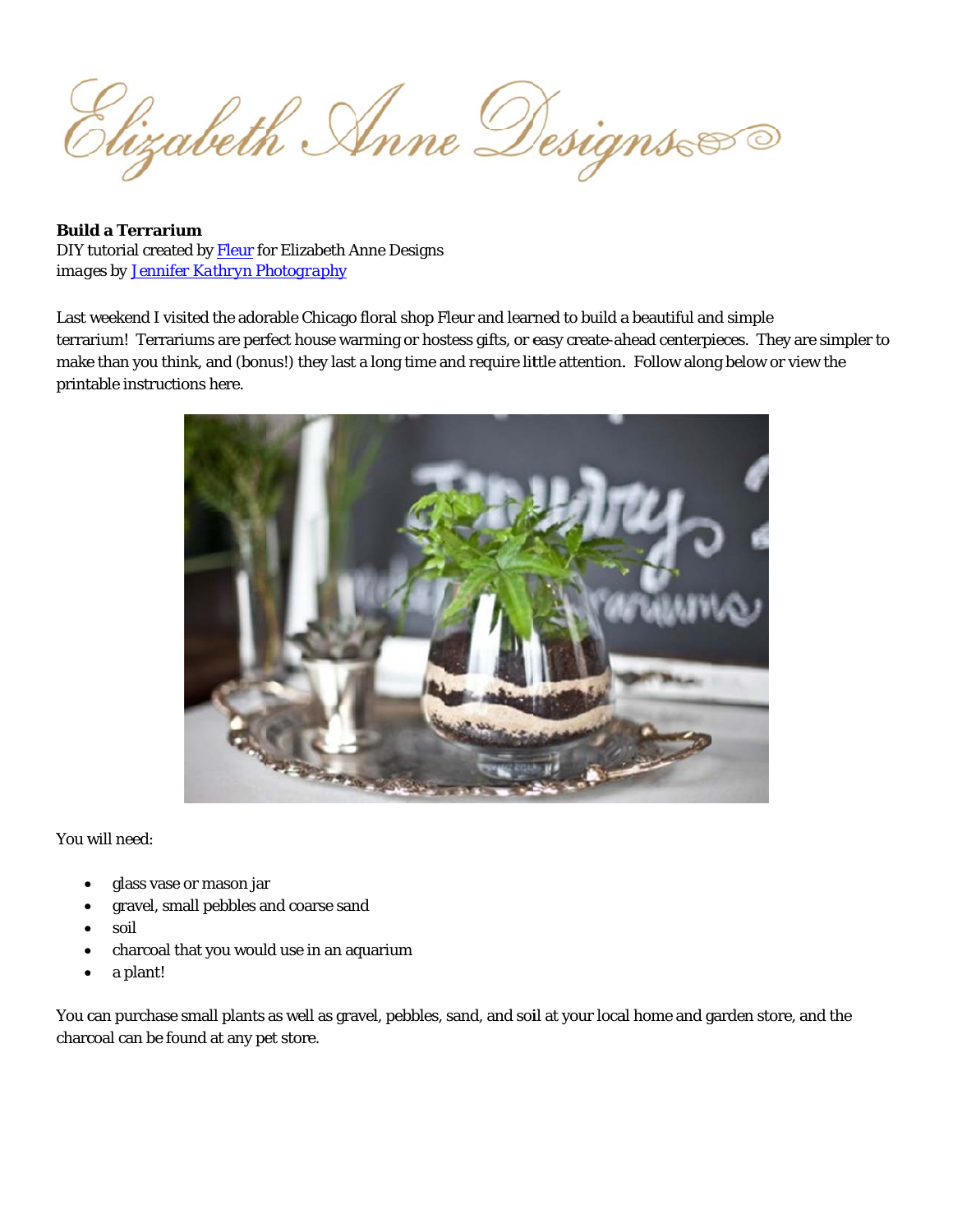

Histo rically ferns have been used in terrariums (that's what we used in ours), but succulents are also a fun and easy plantto cre ate with.

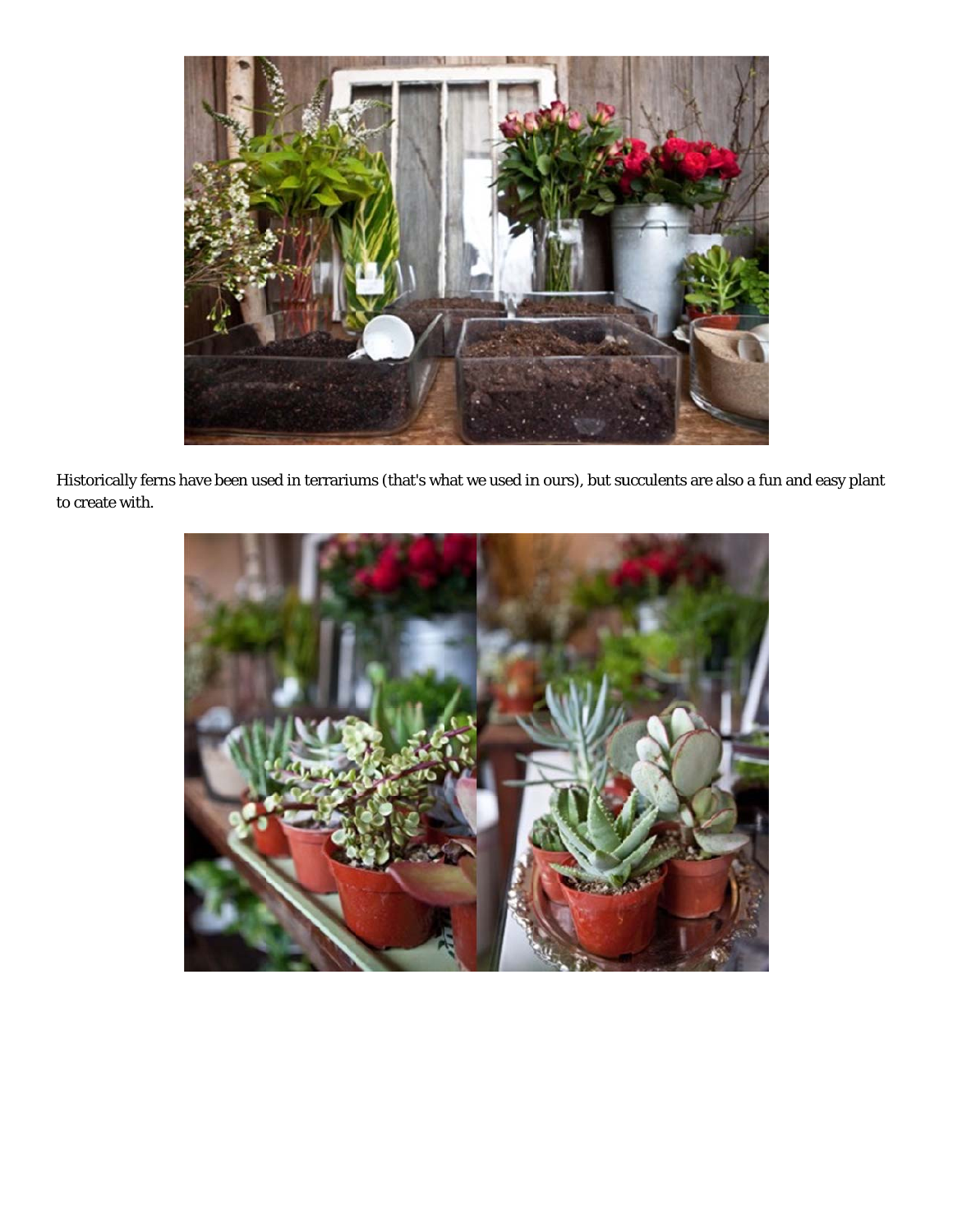1) Mix charcoal and pebbles. Fill your vase with a layer of the mixture. This is going to allow oxygen down into the bottom of the glass.



2) Add a layer of coarse sand. It's important that it's coarse so that oxygen can move around.

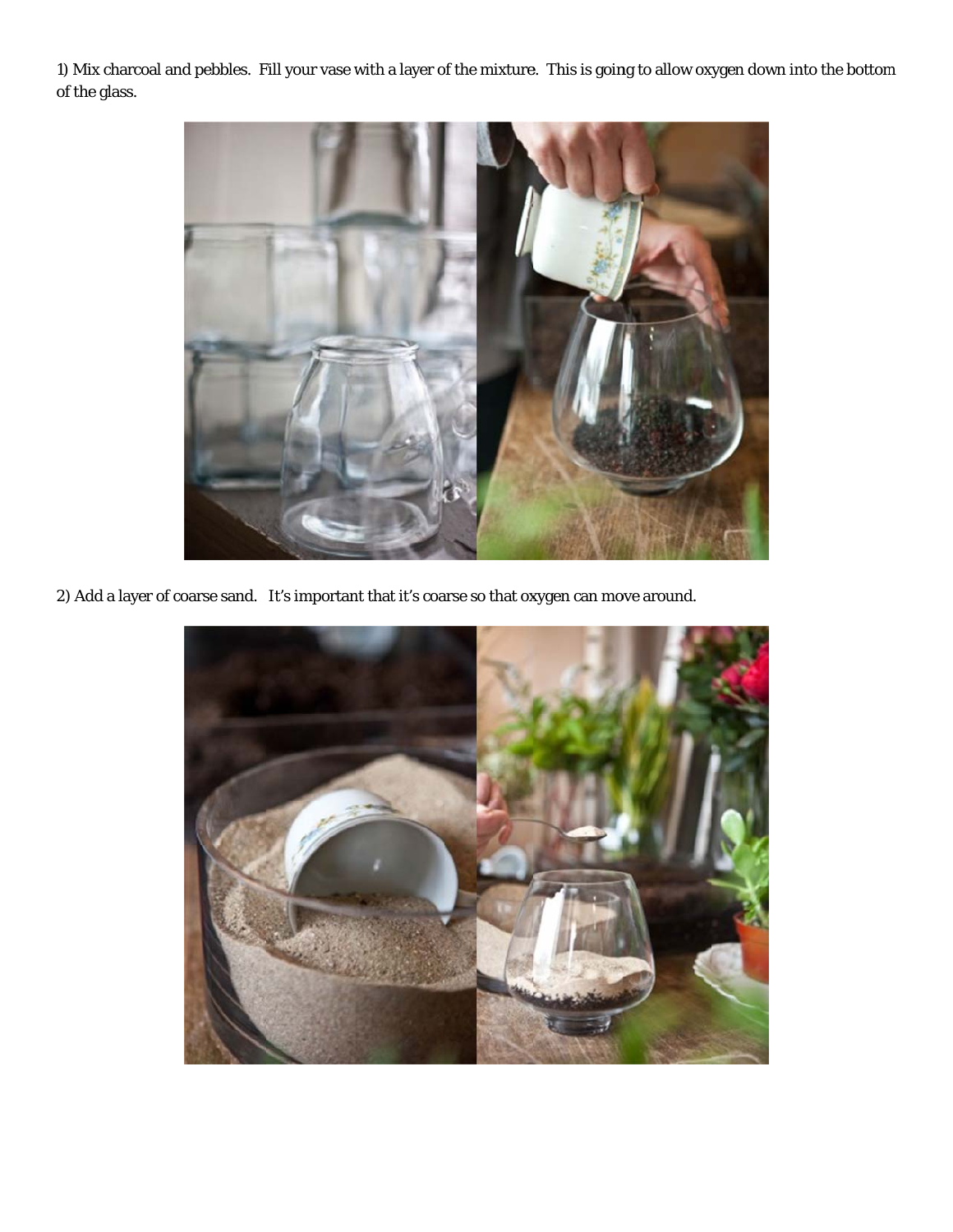3) Shake out the extra soil around the roots of your plant and gently place it into its new home.

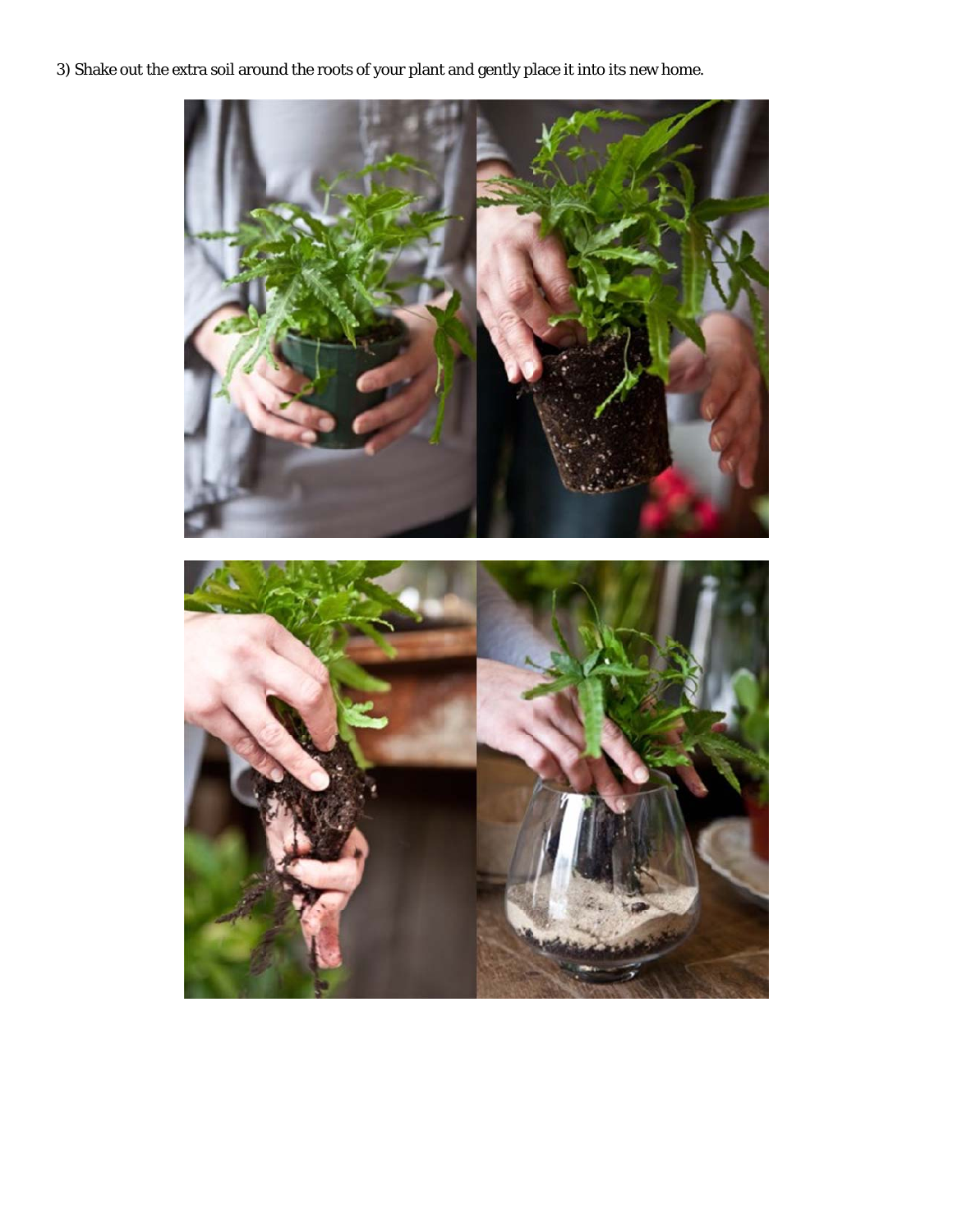4) Add a little of fresh soil around the roots until is compact and comfy, but not too solid.



5) Depending on how deep your vase is, you can add another layer of sand, soil or even some moss for an extra lush aesthetic.